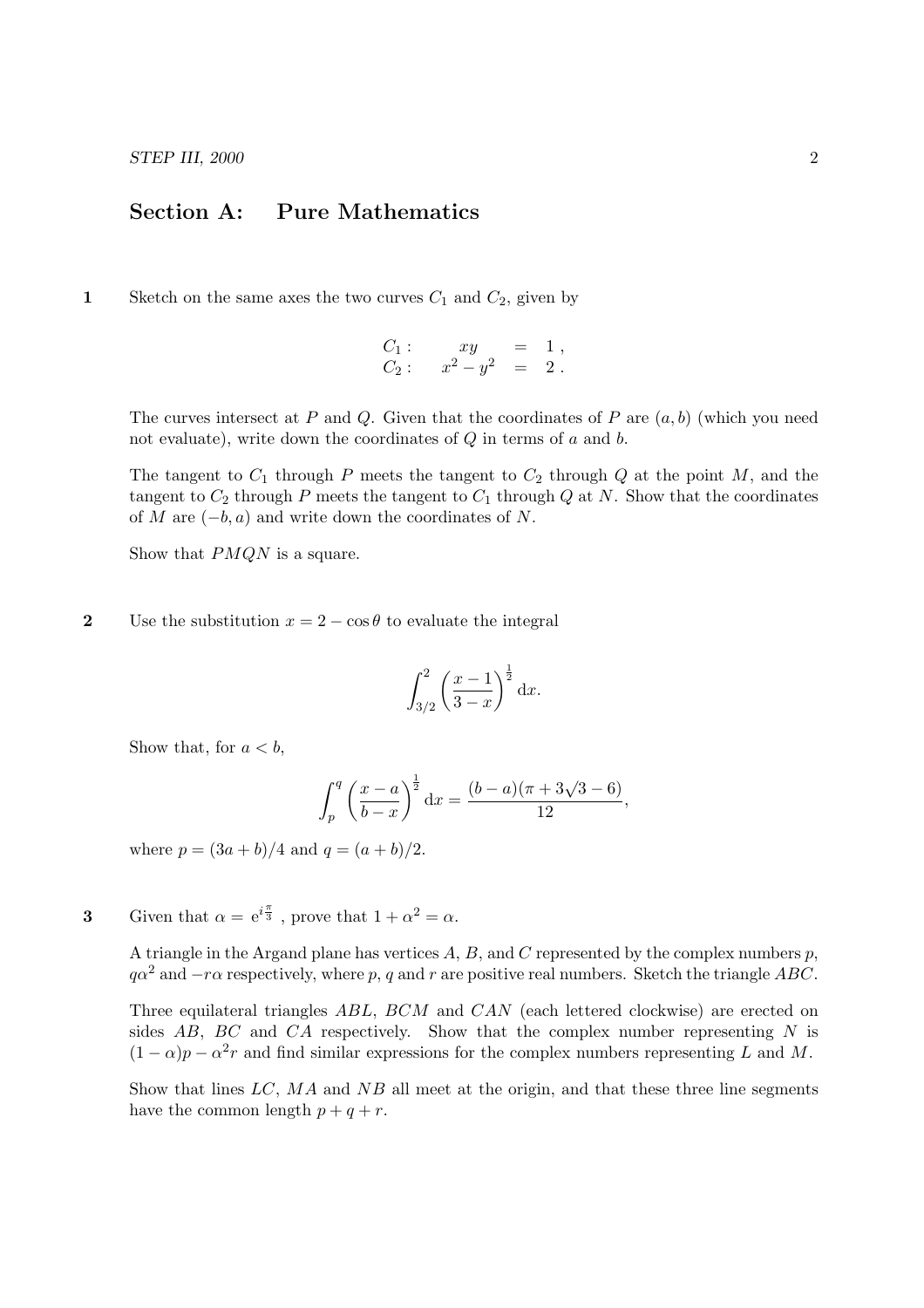STEP III, 2000 3

4 The function  $f(x)$  is defined by

$$
f(x) = \frac{x(x-2)(x-a)}{x^2 - 1}.
$$

Prove algebraically that the line  $y = x + c$  intersects the curve  $y = f(x)$  if  $|a| \geq 1$ , but there are values of c for which there are no points of intersection if  $|a| < 1$ .

Find the equation of the oblique asymptote of the curve  $y = f(x)$ . Sketch the graph in the two cases (i)  $a < -1$ ; and (ii)  $-1 < a < -\frac{1}{2}$  $\frac{1}{2}$ . (You need not calculate the turning points.)

5 Given two non-zero vectors 
$$
\mathbf{a} = \begin{pmatrix} a_1 \\ a_2 \end{pmatrix}
$$
 and  $\mathbf{b} = \begin{pmatrix} b_1 \\ b_2 \end{pmatrix}$  we define  $\Delta(\mathbf{a}, \mathbf{b})$  by  $\Delta(\mathbf{a}, \mathbf{b}) = a_1b_2 - a_2b_1$ .

Let A, B and C be points with position vectors  $\bf{a}$ ,  $\bf{b}$  and  $\bf{c}$ , respectively, no two of which are parallel. Let P, Q and R be points with position vectors **p**, q and **r**, respectively, none of which are parallel.

- (i) Show that there exists a  $2 \times 2$  matrix **M** such that P and Q are the images of A and B under the transformation represented by M.
- (ii) Show that  $\Delta(\mathbf{a}, \mathbf{b}) \mathbf{c} + \Delta(\mathbf{c}, \mathbf{a}) \mathbf{b} + \Delta(\mathbf{b}, \mathbf{c}) \mathbf{a} = \mathbf{0}$ .

Hence, or otherwise, prove that a necessary and sufficient condition for the points  $P$ ,  $Q$ , and  $R$  to be the images of points  $A$ ,  $B$  and  $C$  under the transformation represented by some  $2 \times 2$  matrix **M** is that

$$
\Delta(\mathbf{a},\mathbf{b}) : \Delta(\mathbf{b},\mathbf{c}) : \Delta(\mathbf{c},\mathbf{a}) = \Delta(\mathbf{p},\mathbf{q}) : \Delta(\mathbf{q},\mathbf{r}) : \Delta(\mathbf{r},\mathbf{p}).
$$

6 Given that

$$
x^{4} + px^{2} + qx + r = (x^{2} - ax + b)(x^{2} + ax + c),
$$

express  $p, q$  and  $r$  in terms of  $a, b$  and  $c$ .

Show also that  $a^2$  is a root of the cubic equation

$$
u^3 + 2pu^2 + (p^2 - 4r)u - q^2 = 0.
$$

Explain why this equation always has a non-negative root, and verify that  $u = 9$  is a root in the case  $p = -1, q = -6, r = 15$ .

Hence, or otherwise, express

$$
y^4 - 8y^3 + 23y^2 - 34y + 39
$$

as a product of two quadratic factors.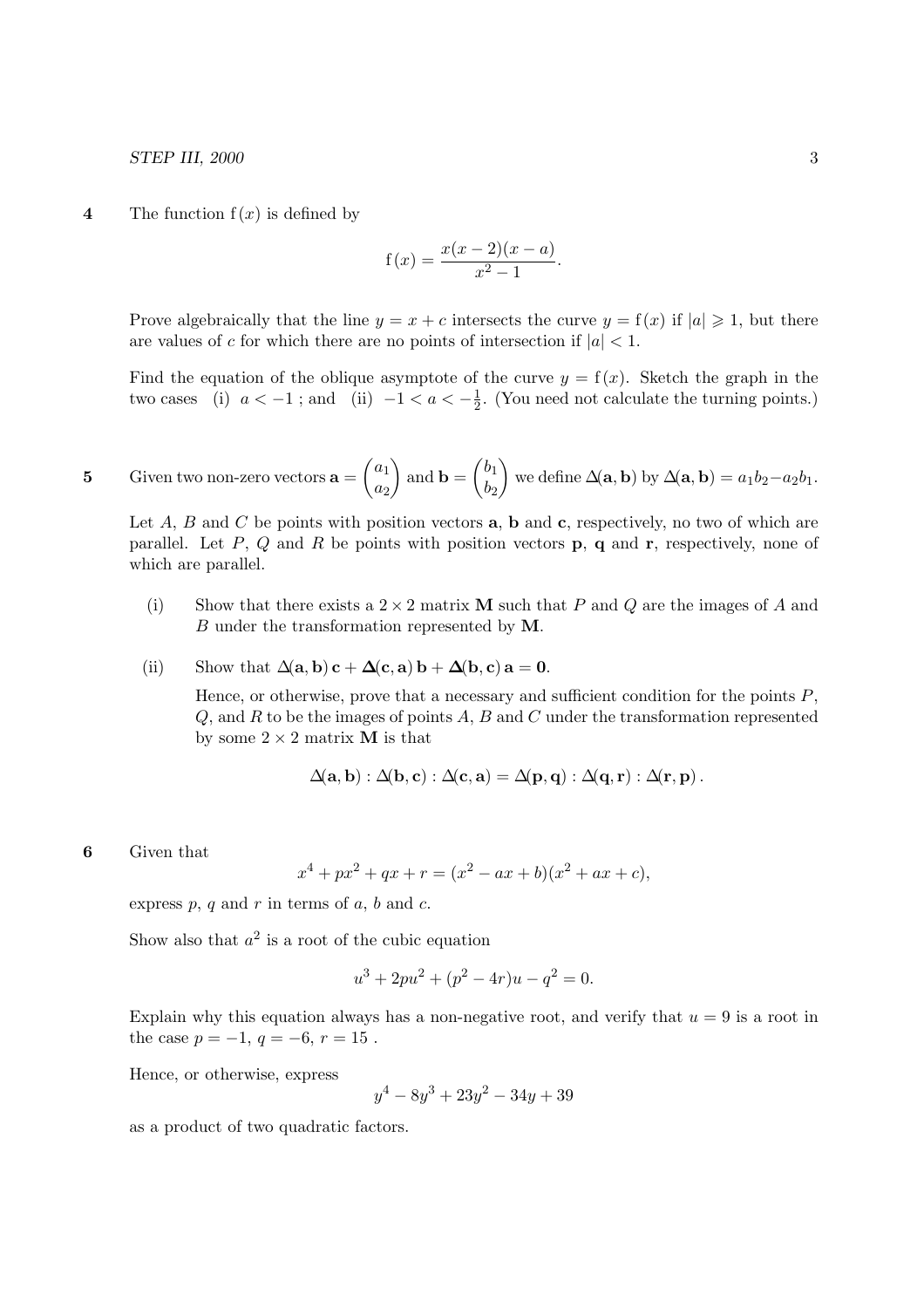7 Given that

$$
e = 1 + \frac{1}{1!} + \frac{1}{2!} + \frac{1}{3!} + \dots + \frac{1}{r!} + \dots,
$$

use the binomial theorem to show that

$$
\left(1+\frac{1}{n}\right)^n < e
$$

for any positive integer  $n$ .

The product  $P(n)$  is defined, for any positive integer n, by

$$
P(n) = \frac{3}{2} \cdot \frac{5}{4} \cdot \frac{9}{8} \cdot \ldots \cdot \frac{2^n + 1}{2^n}.
$$

Use the arithmetic-geometric mean inequality,

$$
\frac{a_1 + a_2 + \dots + a_n}{n} \geqslant (a_1 \cdot a_2 \cdot \dots \cdot a_n)^{\frac{1}{n}},
$$

to show that  $P(n) < e$  for all n.

Explain briefly why P(n) tends to a limit as  $n \to \infty$ . Show that this limit, L, satisfies  $2 < L \leqslant$ e.

8 The sequence  $a_n$  is defined by  $a_0 = 1$ ,  $a_1 = 1$ , and

$$
a_n = \frac{1 + a_{n-1}^2}{a_{n-2}} \qquad (n \ge 2).
$$

Prove by induction that

$$
a_n = 3a_{n-1} - a_{n-2} \qquad (n \geq 2).
$$

Hence show that

$$
a_n = \frac{\alpha^{2n-1} + \alpha^{-(2n-1)}}{\sqrt{5}} \qquad (n \ge 1),
$$

where  $\alpha = \frac{1 + \sqrt{5}}{2}$  $\frac{v}{2}$ .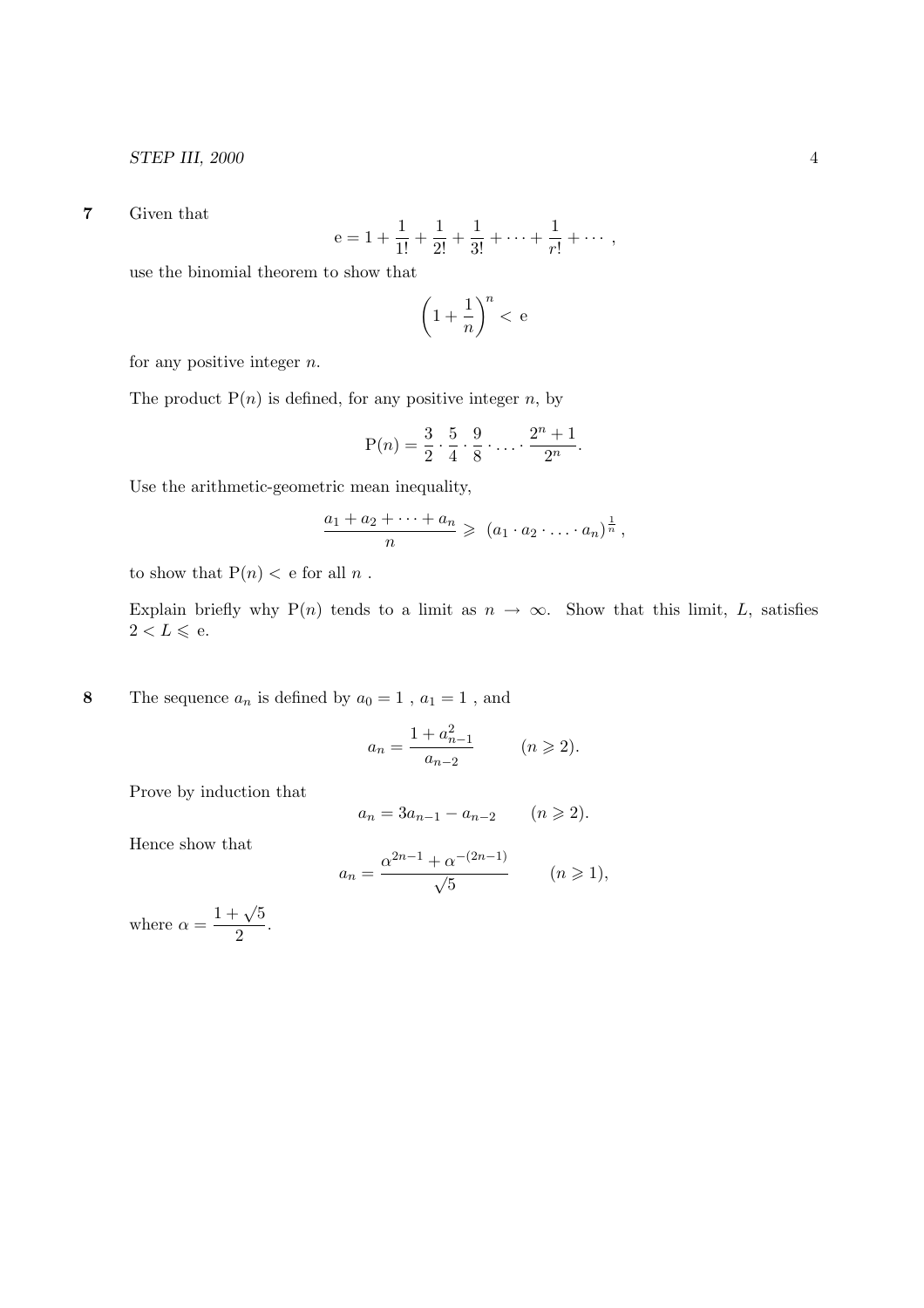## Section B: Mechanics

- 9 Two small discs of masses m and  $\mu$ m lie on a smooth horizontal surface. The disc of mass  $\mu$ m is at rest, and the disc of mass  $m$  is projected towards it with velocity  $\bf{u}$ . After the collision, the disc of mass  $\mu m$  moves in the direction given by unit vector **n**. The collision is perfectly elastic.
	- (i) Show that the speed of the disc of mass  $\mu m$  after the collision is  $\frac{2\mathbf{u} \cdot \mathbf{n}}{1+\mu}$ .
	- (ii) Given that the two discs have equal kinetic energy after the collision, find an expres-Siven that the two discs have equal kinetic energy after the consion, find an expression for the cosine of the angle between **n** and **u** and show that  $3 - \sqrt{8} \le \mu \le 3 + \sqrt{8}$ .
- 10 A sphere of radius a and weight W rests on horizontal ground. A thin uniform beam of weight  $3\sqrt{3}W$  and length 2a is freely hinged to the ground at X, which is a distance  $\sqrt{3}a$  from the point of contact of the sphere with the ground. The beam rests on the sphere, lying in the same vertical plane as the centre of the sphere. The coefficients of friction between the beam and the sphere and between the sphere and the ground are  $\mu_1$  and  $\mu_2$  respectively.

Given that the sphere is on the point of slipping at its contacts with both the ground and the beam, find the values of  $\mu_1$  and  $\mu_2$ .

11 A thin beam is fixed at a height 2a above a horizontal plane. A uniform straight rod ACB of length 9a and mass m is supported by the beam at  $C$ . Initially, the rod is held so that it is horizontal and perpendicular to the beam. The distance  $AC$  is 3a, and the coefficient of friction between the beam and the rod is  $\mu$ .

The rod is now released. Find the minimum value of  $\mu$  for which  $B$  strikes the horizontal plane before slipping takes place at C.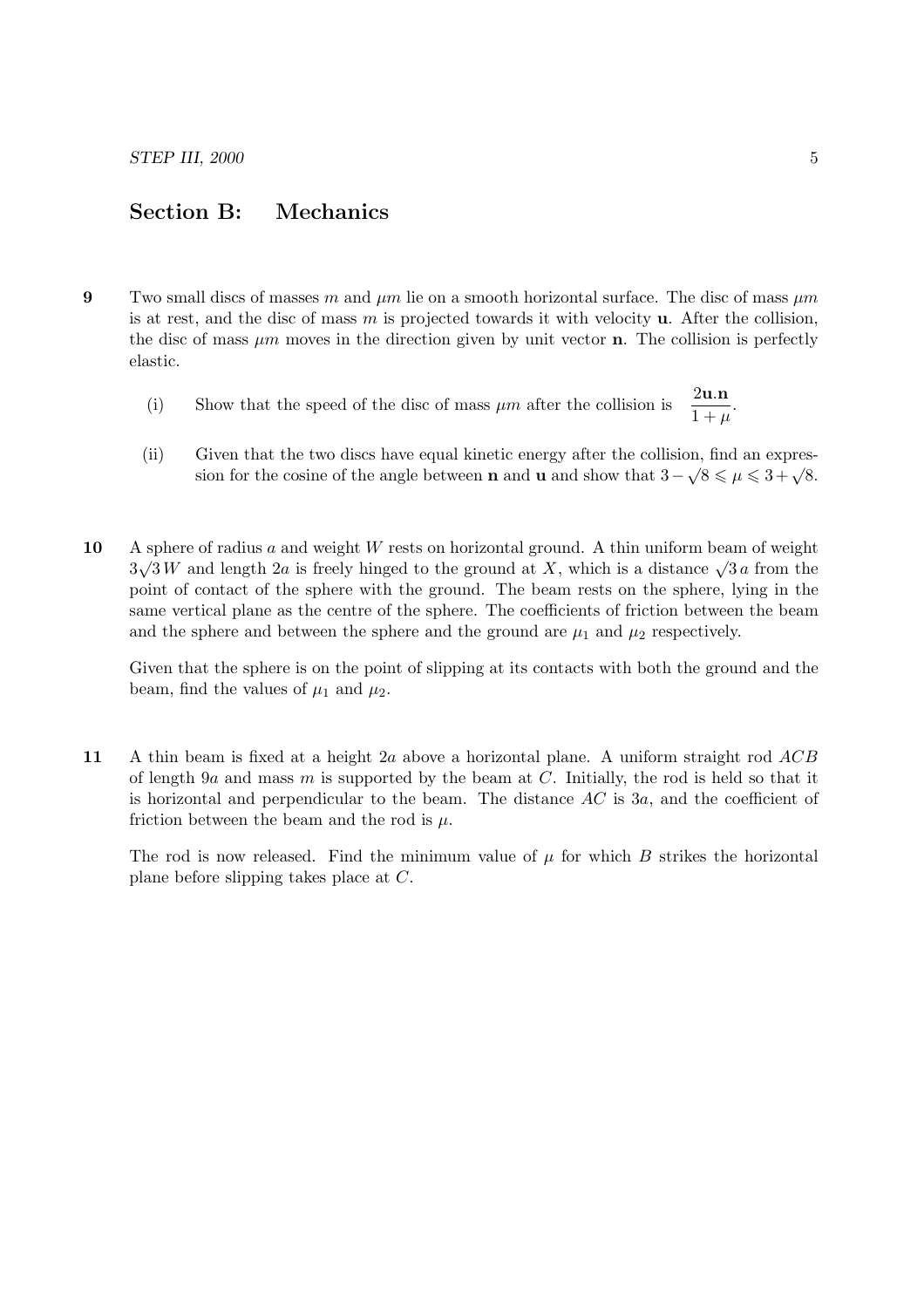## Section C: Statistics

12 In a lottery, any one of  $N$  numbers, where  $N$  is large, is chosen at random and independently for each player by machine. Each week there are 2N players and one winning number is drawn. Write down an exact expression for the probability that there are three or fewer winners in a week, given that you hold a winning ticket that week. Using the fact that

$$
\left(1 - \frac{a}{n}\right)^n \approx e^{-a}
$$

for *n* much larger than *a*, or otherwise, show that this probability is approximately  $\frac{2}{3}$ .

Discuss briefly whether this probability would increase or decrease if the numbers were chosen by the players.

Show that the expected number of winners in a week, given that you hold a winning ticket that week, is  $3 - N^{-1}$ .

13 A set of n dice is rolled repeatedly. For each die the probability of showing a six is p. Show that the probability that the first of the dice to show a six does so on the rth roll is

$$
q^{nr}(q^{-n}-1)
$$

where  $q = 1 - p$ .

Determine, and simplify, an expression for the probability generating function for this distribution, in terms of  $q$  and  $n$ . The first of the dice to show a six does so on the Rth roll. Find the expected value of R and show that, in the case  $n = 2$ ,  $p = 1/6$ , this value is 36/11.

Show that the probability that the last of the dice to show a six does so on the rth roll is

$$
(1 - q^r)^n - (1 - q^{r-1})^n.
$$

Find, for the case  $n = 2$ , the probability generating function. The last of the dice to show a six does so on the Sth roll. Find the expected value of S and evaluate this when  $p = 1/6$ .